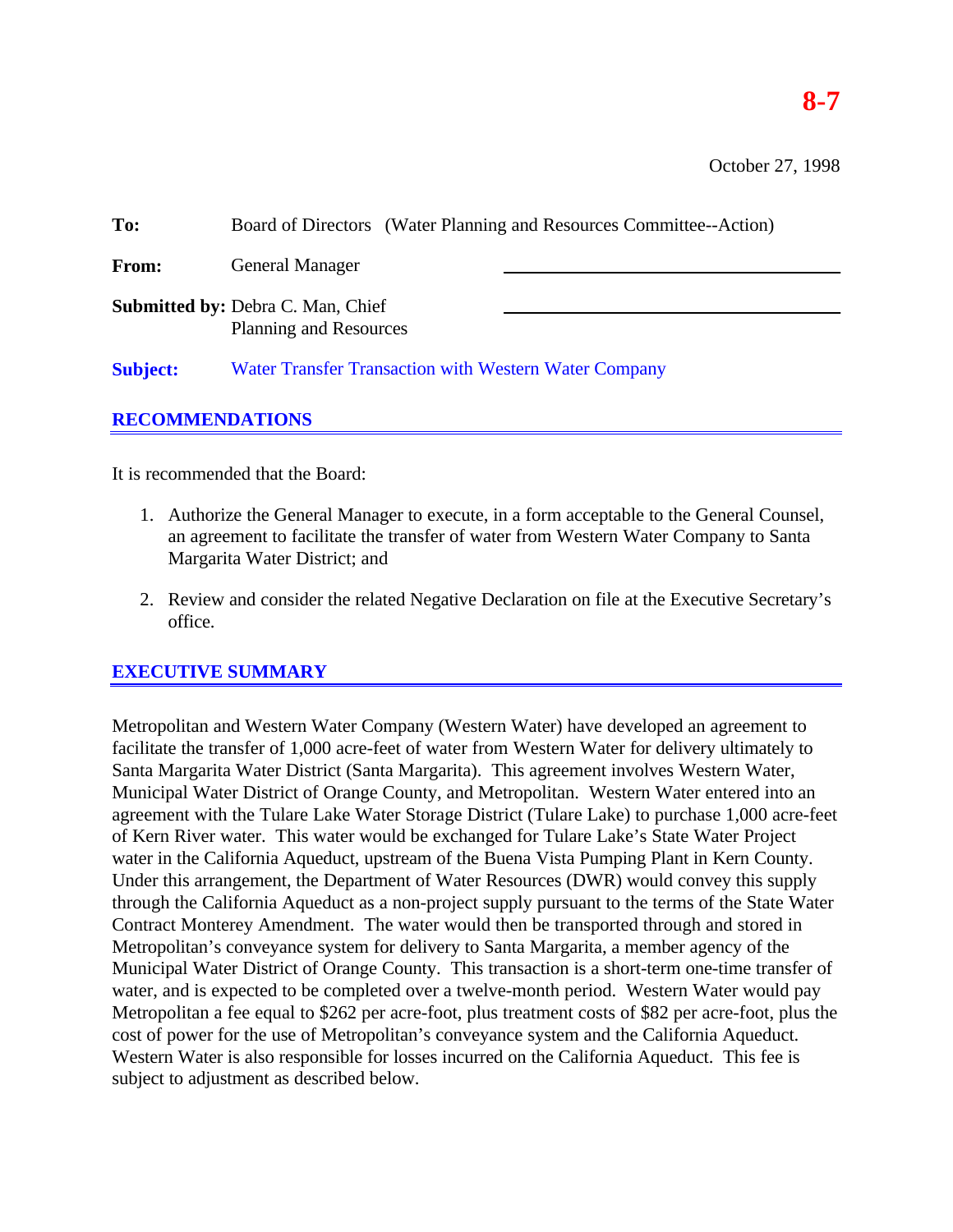The Western Water Company (Western Water) entered into an agreement with the Tulare Lake Water Storage District (Tulare Lake) to purchase 1,000 acre-feet of Kern River water. This water would be delivered into the California Aqueduct, by exchange, upstream of the Buena Vista Pumping Plant in Kern County. This transaction is a short-term, one time transfer of water, and is expected to be completed over a twelve-month period. The Department of Water Resources (DWR) would convey this supply through the California Aqueduct as a non-project supply pursuant to the terms of the State Water Contract Monterey Amendment. The water would then be conveyed through and stored in Metropolitan's distribution system for delivery to Santa Margarita Water District (Santa Margarita), a member agency of the Municipal Water District of Orange County, within a year of initial deliveries into the California Aqueduct.

The proposed agreement involves three parties: Western Water, Municipal Water District of Orange County, and Metropolitan. The agreement provides that Western Water would pay Metropolitan a service fee equal to \$262 per acre-foot of water delivered, plus the treatment surcharge of \$82 per acre-foot, plus the cost of power. The transfer water would meet DWR's water quality standards and the transaction would not adversely impact the reliability of any other member agency. Metropolitan's revenues from the transaction are estimated to be \$389,500, including system losses and administrative fees. A copy of the draft agreement is available in the Executive Secretary's office.

It should be noted that the agreement contains provisions for either party to request adjustment (up or down) of the \$262 per acre-foot rate if: (a) future legislation; (b) judicial action; or (c) a settlement of Metropolitan's wheeling validation suit results in Metropolitan adjusting the methodology by which it calculates wheeling fees and compensation for wheeling services. In the event one of the three conditions occurs, and either party seeks a change in the service fee, Metropolitan would calculate a revised service fee reflecting the direction of the court, legislature, or Board, as the case may be. This revised fee would be presented to Western Water for its review. If there is a disagreement between Metropolitan staff and Western Water regarding the appropriate adjustment, the agreement provides that the parties would enter into a mediation process to resolve the differences. If mediation did not result in an agreement, the mediator's report, along with a recommendation from Metropolitan's General Manager and any information Western Water considered relevant, would be presented to the Board. The Board would then make a determination as to the proper adjustment.

This transaction will require the approval of DWR, Municipal Water District of Orange County, and other agencies. While Metropolitan may participate in requesting approval of the transfer by these agencies, Western Water would be responsible for taking the lead in obtaining approvals and preparing any information for those agencies. Further, Metropolitan has not waived its rights to advocate that such agencies use all reasonable measures to protect the water supply and quality of Metropolitan's supplies.

Metropolitan and DWR have filed a lawsuit regarding a proposed water transfer from San Bernardino Valley Municipal Water District through Western Water to Santa Margarita. Since the lawsuit is founded in the defendants' failure to obtain approvals from Metropolitan and DWR, the proposed agreement does not adversely impact the lawsuit.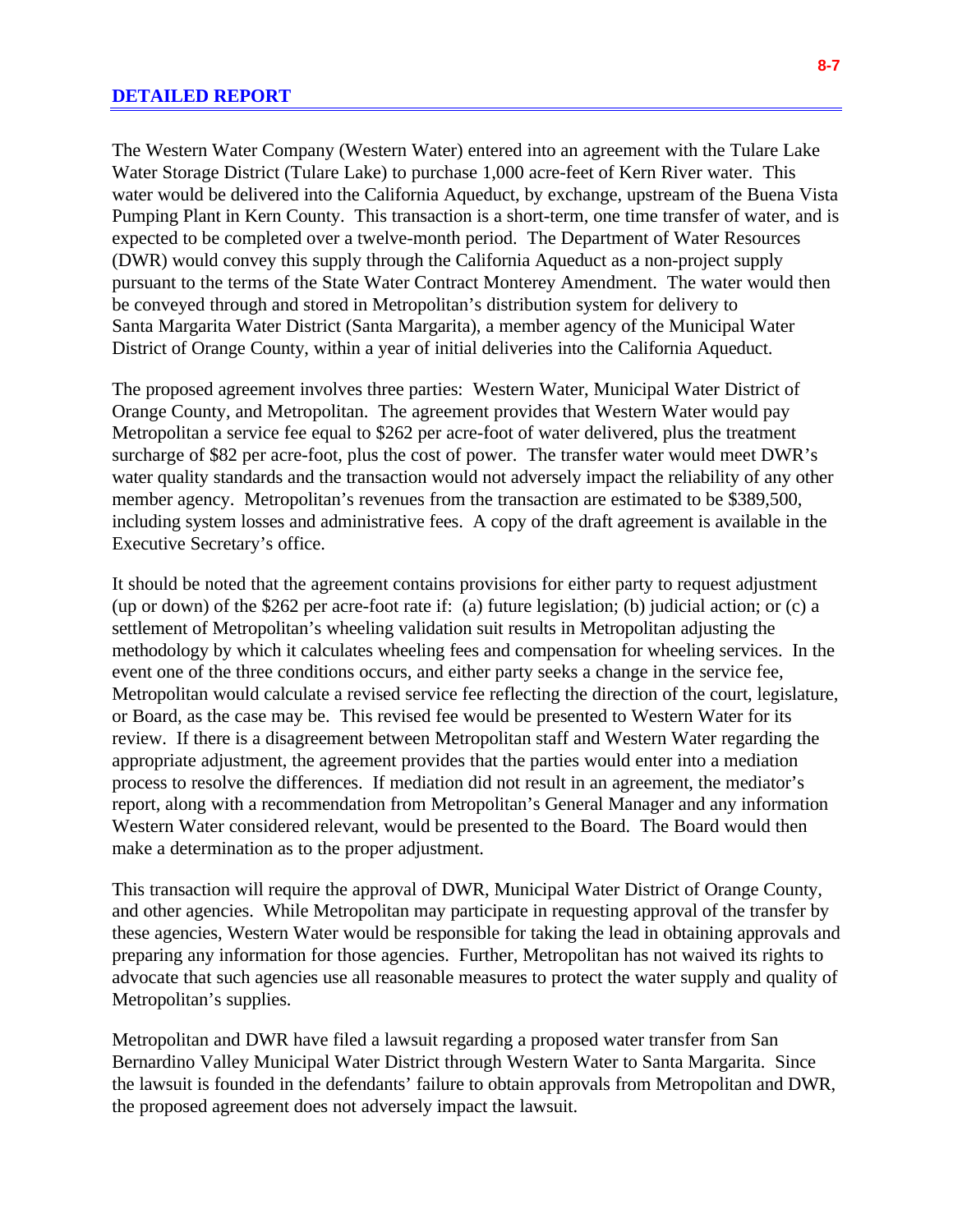Metropolitan's execution of the transfer agreement is contingent on prior compliance with the California Environmental Quality Act (CEQA), and other environmental laws. As CEQA lead agency, Tulare Lake anticipates adopting a Negative Declaration at its November 3, 1998 Board meeting. A copy of the Draft Declaration is attached. A copy of the adopted declaration will be available in the Executive Secretary's office and distributed at the Board and Planning and Resources Committee.

DSM:cl

**Attachment 8-7A**

**Attachment 8-7B**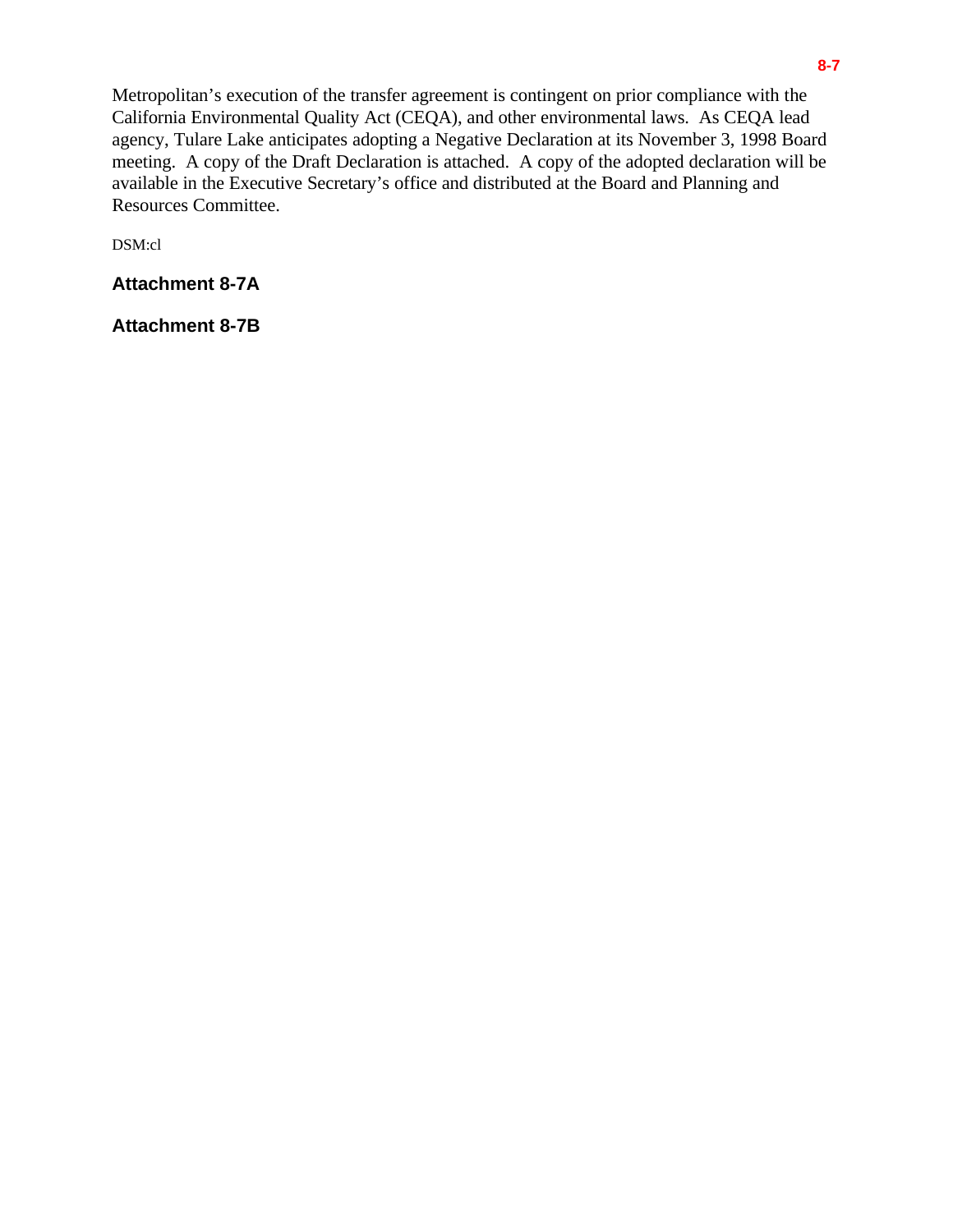## **Attachment 8-7A**

## **NOTICE OF INTENT TO ADOPT A NEGATIVE DECLARATION**

**1. Project Title:** 1998 Water Sale

#### **2. Lead Agency Name and Address**

Tulare Lake Basin Water Storage District 1109 Whitley Avenue Corcoran, California 93212

## **3. Contact Person and Phone Number:** Michael N. Nordstrom (209) 992-3118

#### **4. Project Location:**

Sale and transfer of water in the California Aqueduct in Kings County for delivery of an equivalent amount of water in Orange County.

## **5. Project Sponsors Name and Address where proposed Negative Declaration may be reviewed:**

Tulare Lake Basin Water Storage District 1109 Whitley Avenue Corcocran, California 93212

- **6. Public meeting and proposed adoption date:** November 3, 1998
- **7. Public commend period:** October 8, 1998 to October 29, 1998

#### **8. Description of Project:**

A sale of 1,000 acre-feet of local exchange water form the Tulare Lake Basin Water Storage District (District) for delivery of an equivalent amount of water through the California Aqueduct and the conveyance facilities of Metropolitan Water District of Southern California (MWD) and the Municipal Water District of Orange County to the Santa Margarita Water Districted located within the service area of MWD. Due to flooding conditions within the District, the District intends to sell and transfer the 1,000 acre-feet of local exchange water it is entitled to off of the California Aqueduct.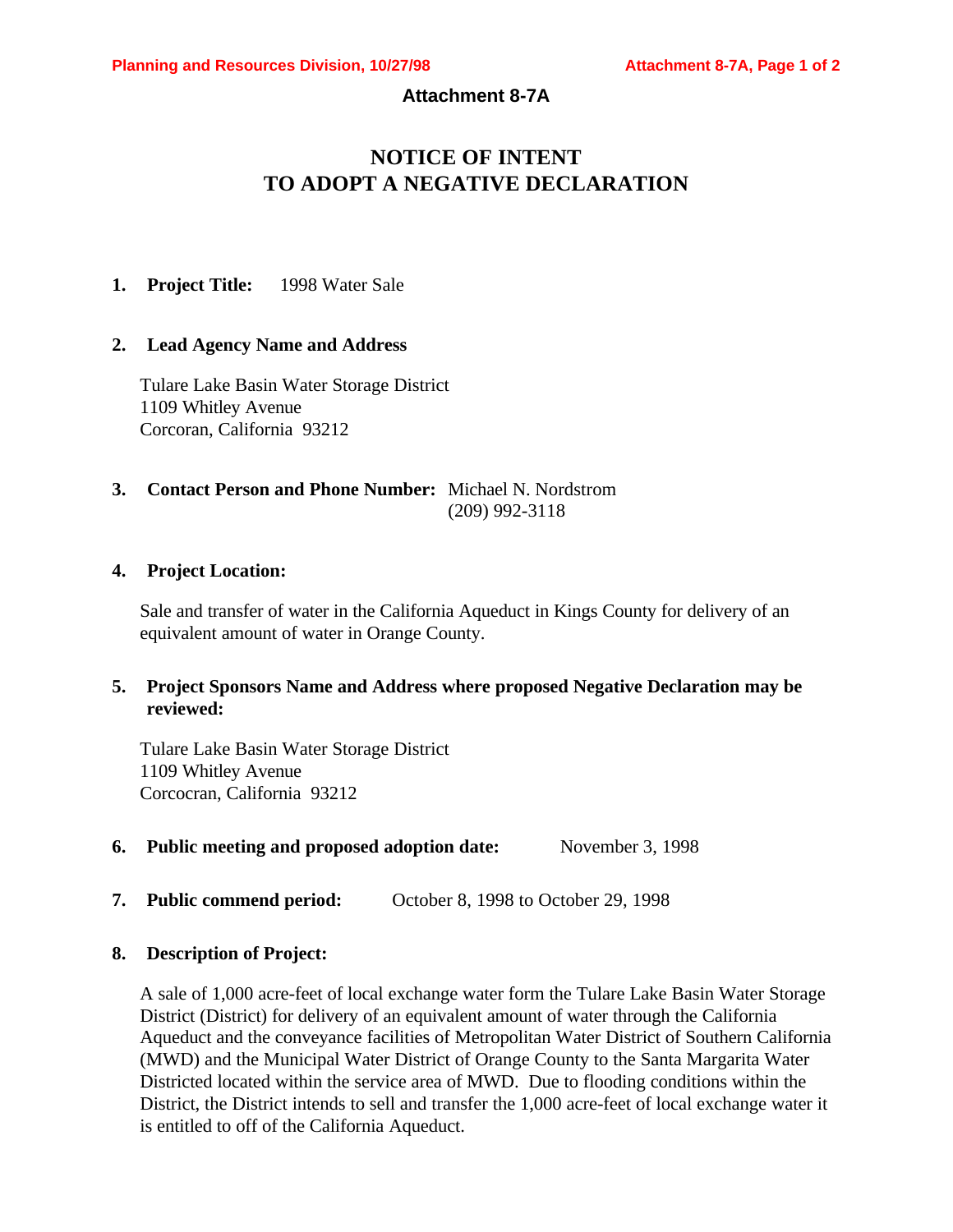#### **9. Other agencies whose approval is required:**

Metropolitan Water District of Southern California

#### **10. Determination: On the basis of this initial evaluation:**

I find that the proposed project COULD NOT have a significant effect on the environment. And a NEGATIVE DECLARATION will be prepared.

Signature

October 1, 1998

Date

Brent L. Graham

Printed Name

## **TULARE LAKE BASIN WATER STORAGE DISTRICT**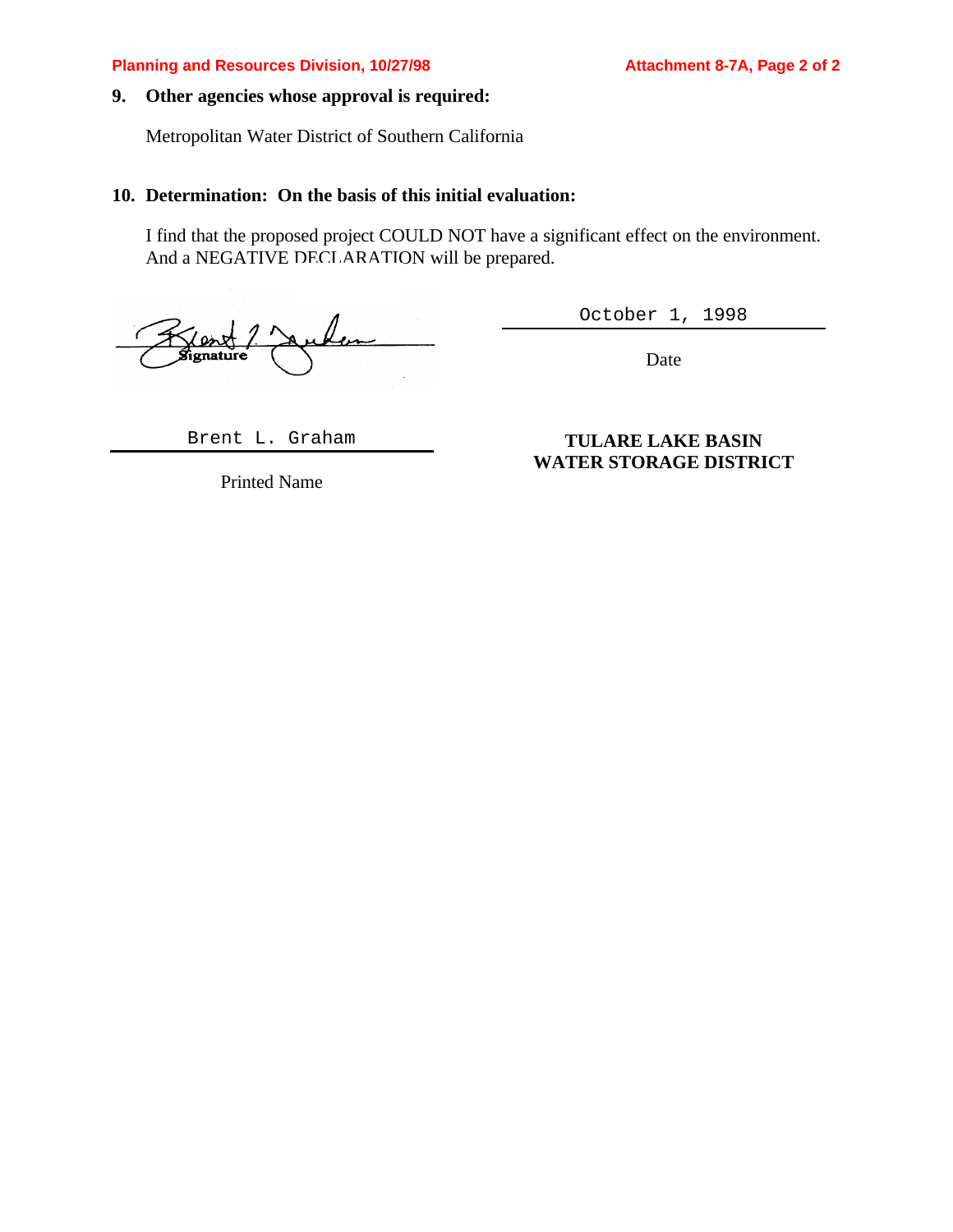## **Attachment 8-7B**

## **INITIAL STUDY**

|              |                                                                                                                                                                     | Potentially<br>Significant<br>Impact | Potentially<br>Significant<br><b>Unless</b><br>Mitigation<br>Incorporated | Less Than<br>Significant<br>Impact | No<br>Impact |
|--------------|---------------------------------------------------------------------------------------------------------------------------------------------------------------------|--------------------------------------|---------------------------------------------------------------------------|------------------------------------|--------------|
| I.           | LAND USE AND PLANNING. Would the proposal:                                                                                                                          |                                      |                                                                           |                                    |              |
| a)           | Conflict with general plan designation or zoning?<br>(source $#[s]$ S/A)                                                                                            | $\blacksquare$                       | $\mathsf{L}$                                                              | $\perp$                            | ⊠            |
| b)           | Conflict with applicable environmental plans or policies<br>adopted by agencies with jurisdiction over the project?<br>(S/A)                                        |                                      |                                                                           | $\Box$                             | ⊠            |
| C)           | Be incompatible with existing land use in the vicinity?<br>(S/A)                                                                                                    | $\mathbf{I}$                         | $\sim$                                                                    | ΙI                                 | ⊠            |
| d)           | Affect agricultural resources or operations (e.g., impacts<br>to soils or farmlands, or impacts from incompatible land<br>uses)? $(S/A)$                            | $\sim$                               | L.                                                                        | $\mathsf{L}$                       | ⊠            |
| e)           | Disrupt or divide the physical arrangement of an<br>established community (including a low-income or<br>minority community)? (N/A)                                  |                                      |                                                                           |                                    | ⊠            |
| П.           | <b>POPULATION AND HOUSING.</b> Would the proposal:                                                                                                                  |                                      |                                                                           |                                    |              |
| a)           | Cumulatively exceed official regional or local population<br>projects? (N/A)                                                                                        |                                      |                                                                           |                                    | ⊠            |
| b)           | Induce substantial growth in an area either directly or<br>indirectly (e.g. through projects in an undeveloped area<br>or extension of major infrastructure)? (S/A) | $\mathcal{L}$                        |                                                                           | $\Box$                             | ⊠            |
| c)           | Displace existing housing, especially affordable<br>housing? (N/A)                                                                                                  |                                      |                                                                           | $\blacksquare$                     | ⊠            |
| Ш.           | GEOLOGICAL PROBLEMS. Would the proposal result in or expose people to potential impacts involving:                                                                  |                                      |                                                                           |                                    |              |
| a)           | Fault rupture? (S/A)                                                                                                                                                |                                      |                                                                           |                                    | ⊠            |
| b)           | Seismic ground shaking? (S/A)                                                                                                                                       |                                      |                                                                           |                                    | ⊠            |
| c)           | Seismic ground failure, including liquefaction? (S/A)                                                                                                               |                                      |                                                                           |                                    | $\boxtimes$  |
| d)           | Seiche, tsunami, or volcanic hazard? (S/A)                                                                                                                          |                                      |                                                                           |                                    | $\boxtimes$  |
| e)           | Landslides or mudflows? $(S/A)$                                                                                                                                     |                                      |                                                                           |                                    | ⊠            |
| f)           | Erosion, changes in topography or unstable soil<br>conditions from excavation, grading, or fill? (S/A)                                                              |                                      |                                                                           |                                    | ⊠            |
| g)           | Subsidence of the land? (S/A)                                                                                                                                       |                                      |                                                                           |                                    | ⊠            |
| h)           | Expansive soils? (S/A)                                                                                                                                              |                                      |                                                                           |                                    | ⊠            |
| $\mathbf{i}$ | Unique geologic or physical features? (S/A)                                                                                                                         |                                      |                                                                           |                                    | ⊠            |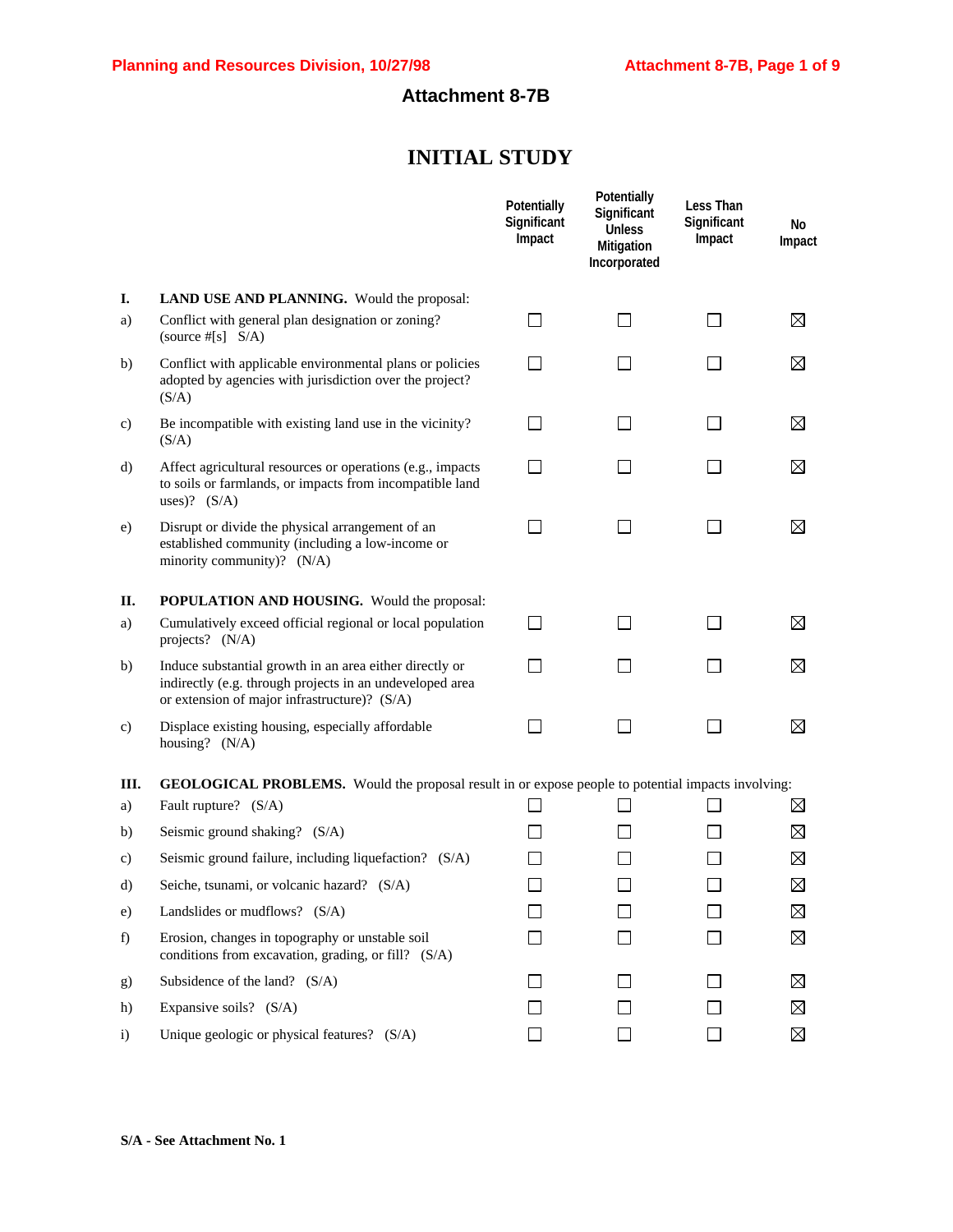|              |                                                                                                                                                                                                                                      | Potentially<br>Significant<br>Impact | Potentially<br>Significant<br><b>Unless</b><br><b>Mitigation</b><br>Incorporated | Less Than<br>Significant<br>Impact | No<br>Impact |
|--------------|--------------------------------------------------------------------------------------------------------------------------------------------------------------------------------------------------------------------------------------|--------------------------------------|----------------------------------------------------------------------------------|------------------------------------|--------------|
|              | <b>Issues and Supporting Information Sources:</b>                                                                                                                                                                                    |                                      |                                                                                  |                                    |              |
| IV.          | <b>WATER.</b> Would the proposal result in:                                                                                                                                                                                          |                                      |                                                                                  |                                    |              |
| a)           | Changes in absorption rates, drainage patterns, or the rate<br>and amount of surface runoff? (S/A)                                                                                                                                   | $\mathsf{L}$                         |                                                                                  |                                    | ⊠            |
| b)           | Exposure of people or property to water related hazards<br>such as flooding? $(S/A)$                                                                                                                                                 |                                      |                                                                                  |                                    | ⊠            |
| C)           | Discharge into surface waters or other alteration of<br>surface water quality (e.g. temperature, dissolved oxygen<br>or turbidity)? $(S/A)$                                                                                          | $\Box$                               |                                                                                  | $\overline{\phantom{a}}$           | ⊠            |
| d)           | Changes in the amount of surface water in any water<br>body? $(S/A)$                                                                                                                                                                 | $\overline{\phantom{a}}$             |                                                                                  | $\blacksquare$                     | ⊠            |
| e)           | Changes in currents, or the course or direction of water<br>movements? $(S/A)$                                                                                                                                                       |                                      |                                                                                  |                                    | ⊠            |
| f)           | Change in the quantity of ground waters, either through<br>direct additions or withdrawals, or through interception of<br>an aquifer by cuts or excavations, or through substantial<br>loss of groundwater recharge capability? S/A) | ΙI                                   |                                                                                  |                                    | ⊠            |
| g)           | Altered direction or rate of flow of groundwater? (S/A)                                                                                                                                                                              | $\Box$                               |                                                                                  |                                    | ⊠            |
| h)           | Impacts to groundwater quality? (S/A)                                                                                                                                                                                                |                                      |                                                                                  |                                    | ⊠            |
| $\mathbf{i}$ | Substantial reduction in the amount of groundwater<br>otherwise available for public water supplies? (S/A)                                                                                                                           |                                      |                                                                                  |                                    | ⊠            |
| V.           | AIR QUALITY. Would the proposal:                                                                                                                                                                                                     |                                      |                                                                                  |                                    |              |
| a)           | Violate any air quality standard or contribute to an<br>existing or projected air quality violation? (S/A)                                                                                                                           |                                      |                                                                                  | ⊠                                  |              |
| b)           | Expose sensitive receptors to pollutants? $(S/A)$                                                                                                                                                                                    |                                      |                                                                                  |                                    | $\boxtimes$  |
| C)           | Alter air movement, moisture, or temperature, or cause<br>any change in climate? (S/A)                                                                                                                                               |                                      |                                                                                  |                                    | $\boxtimes$  |
| d)           | Create objectionable odors? (S/A)                                                                                                                                                                                                    |                                      |                                                                                  |                                    | ⊠            |
| VI.          | TRANSPORTATION/CIRCULATION. Would the proposal result in:                                                                                                                                                                            |                                      |                                                                                  |                                    |              |
| a)           | Increased vehicle trips or traffic congestion? (N/A)                                                                                                                                                                                 |                                      |                                                                                  |                                    | ⊠            |
| b)           | Hazards to safety from design features (e.g., sharp curves<br>or dangerous intersections) or incompatible uses (e.g.,<br>farm equipment)? $(N/A)$                                                                                    |                                      |                                                                                  |                                    | ⊠            |
| C)           | Inadequate emergency access or access to nearby uses?<br>(N/A)                                                                                                                                                                       |                                      |                                                                                  |                                    | ⊠            |
| d)           | Insufficient parking capacity on-site or off-site? (N/A)                                                                                                                                                                             |                                      |                                                                                  |                                    | ⊠            |
| e)           | Hazards or barriers for pedestrians or bicyclists? (N/A)                                                                                                                                                                             |                                      |                                                                                  |                                    | ⊠            |
| f)           | Conflicts with adopted policies supporting alternative<br>transportation (e.g., bus turnouts, bicycle racks)? (N/A)                                                                                                                  |                                      |                                                                                  |                                    | ⊠            |
| g)           | Rail, waterborne or air traffic impacts? (N/A)                                                                                                                                                                                       |                                      |                                                                                  |                                    | ⊠            |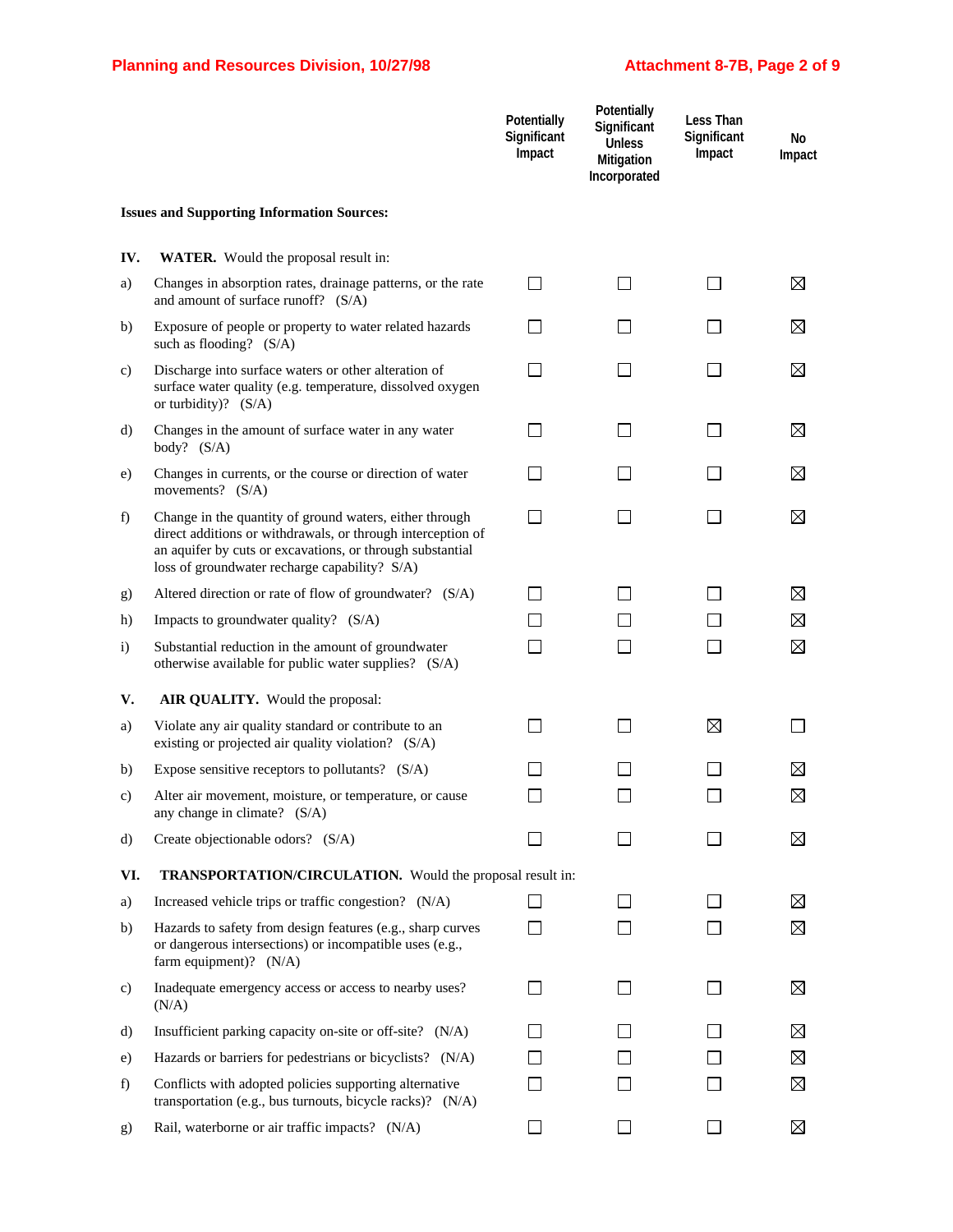|      |                                                                                                                                                          | Potentially<br>Significant<br>Impact | Potentially<br>Significant<br><b>Unless</b><br>Mitigation<br>Incorporated | Less Than<br>Significant<br>Impact | No<br>Impact |
|------|----------------------------------------------------------------------------------------------------------------------------------------------------------|--------------------------------------|---------------------------------------------------------------------------|------------------------------------|--------------|
|      | <b>Issues and Support Information Sources:</b>                                                                                                           |                                      |                                                                           |                                    |              |
| VII. | <b>BIOLOGICAL RESOURCES.</b> Would the proposal result in impacts to:                                                                                    |                                      |                                                                           |                                    |              |
| a)   | Endangered, threatened, or rare species or their habitats<br>(including but not limited to plants, fish, insects,<br>animals, and birds)? (S/A)          | $\mathsf{L}$                         |                                                                           | ⊠                                  |              |
| b)   | Locally designated species (e.g., heritage trees)? (S/A)                                                                                                 |                                      |                                                                           |                                    | ⊠            |
| c)   | Locally designated natural communities (e.g., oak forest,<br>coastal habitat, etc.)? (S/A)                                                               |                                      |                                                                           |                                    | ⊠            |
| d)   | Wetland habitat (e.g., marsh, riparian, and vernal pool)?<br>(S/A)                                                                                       |                                      |                                                                           |                                    | ⊠            |
| e)   | Wildlife dispersal or migration corridors? (S/A)                                                                                                         |                                      |                                                                           |                                    | ⊠            |
|      | VIII. ENERGY AND MINERAL RESOURCES. Would the proposal:                                                                                                  |                                      |                                                                           |                                    |              |
| a)   | Conflict with adopted energy and conservation plans?<br>(S/A)                                                                                            | $\overline{\phantom{a}}$             |                                                                           |                                    | ⊠            |
| b)   | Use non-renewable resources in a wasteful and<br>inefficient manner? (S/A)                                                                               |                                      |                                                                           |                                    | ⊠            |
| c)   | Result in the loss of availability of a known mineral<br>resource that would be of future value to the region and<br>the residents of the State? (S/A)   | $\blacksquare$                       |                                                                           |                                    | ⊠            |
| IX.  | HAZARDS. Would the proposal involve:                                                                                                                     |                                      |                                                                           |                                    |              |
| a)   | A risk of accidental explosion or release of hazardous<br>substances (including, but not limited to: oil, pesticides,<br>chemicals, or radiation)? (S/A) | $\blacksquare$                       |                                                                           |                                    | ⊠            |
| b)   | Possible interference with an emergency response plan<br>or emergency evacuation plan? (S/A)                                                             |                                      |                                                                           |                                    | ⊠            |
| c)   | The creation of any health hazard or potential health<br>hazard? (S/A)                                                                                   |                                      |                                                                           |                                    | ⊠            |
| d)   | Exposure of people to existing sources of potential<br>health hazards? (S/A)                                                                             |                                      |                                                                           |                                    | ⊠            |
| e)   | Increased fire hazard in areas with flammable brush,<br>grass, or trees? $(S/A)$                                                                         | $\overline{\phantom{a}}$             |                                                                           |                                    | ⊠            |
| Х.   | <b>NOISE.</b> Would the proposal result in:                                                                                                              |                                      |                                                                           |                                    |              |
| a)   | Increases in existing noise levels? (S/A)                                                                                                                |                                      |                                                                           |                                    | ⊠            |
| b)   | Exposure of people to severe noise levels? (S/A)                                                                                                         |                                      |                                                                           |                                    | ⊠            |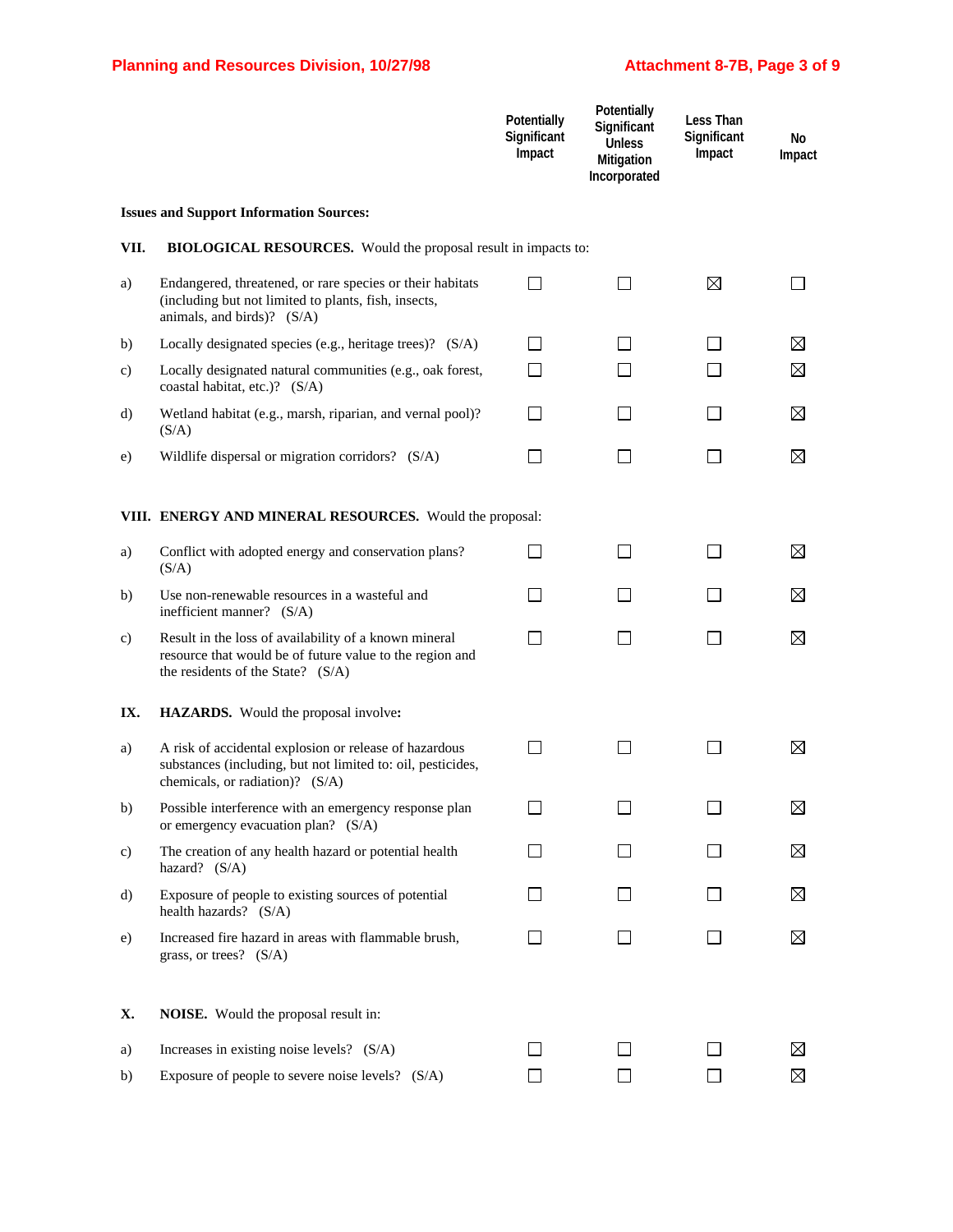|         |                                                                                                                                                              | Potentially<br>Significant<br>Impact | <b>Potentially</b><br>Significant<br><b>Unless</b><br>Mitigation<br>Incorporated | Less Than<br>Significant<br>Impact | No<br>Impact |
|---------|--------------------------------------------------------------------------------------------------------------------------------------------------------------|--------------------------------------|----------------------------------------------------------------------------------|------------------------------------|--------------|
|         | <b>Issues and Supporting Information Sources:</b>                                                                                                            |                                      |                                                                                  |                                    |              |
| XI.     | <b>PUBLIC SERVICES.</b> Would the proposal have an effect upon, or result in a need for new or altered government<br>services in any of the following areas: |                                      |                                                                                  |                                    |              |
| a)      | Fire protection? $(S/A)$                                                                                                                                     |                                      |                                                                                  | $\mathbf{I}$                       | $\boxtimes$  |
| b)      | Police protection? (S/A)                                                                                                                                     |                                      |                                                                                  |                                    | ⊠            |
| C)      | Schools? (S/A)                                                                                                                                               |                                      |                                                                                  |                                    | ⊠            |
| d)      | Maintenance of public facilities, including roads? (S/A)                                                                                                     |                                      |                                                                                  |                                    | ⊠            |
| e)      | Other governmental services? (S/A)                                                                                                                           | П                                    |                                                                                  |                                    | ⊠            |
| XII.    | UTILITIES AND SERVICE SYSTEMS. Would the proposal result in a need for new systems or supplies, or<br>substantial alterations to the following utilities:    |                                      |                                                                                  |                                    |              |
| a)      | Power or natural gas? $(S/A)$                                                                                                                                |                                      |                                                                                  |                                    | ⊠            |
| b)      | Communications systems? (N/A)                                                                                                                                |                                      |                                                                                  |                                    | ⊠            |
| c)      | Local or regional water treatment or distribution<br>facilities? (S/A)                                                                                       |                                      |                                                                                  |                                    | ⊠            |
| d)      | Sewer or septic tanks? (N/A)                                                                                                                                 |                                      |                                                                                  |                                    | ⊠            |
| e)      | Storm water drainage? (N/A)                                                                                                                                  |                                      |                                                                                  |                                    | $\Box$       |
| f)      | Solid waste disposal? (S/A)                                                                                                                                  |                                      |                                                                                  |                                    | ⊠            |
| g)      | Local or regional water supplies? (S/A)                                                                                                                      | $\blacksquare$                       |                                                                                  | $\mathsf{L}$                       | ⊠            |
|         | XIII. AESTHETICS. Would the proposal:                                                                                                                        |                                      |                                                                                  |                                    |              |
| a)      | Affect a scenic vista or scenic highway? (S/A)                                                                                                               |                                      |                                                                                  |                                    | $\boxtimes$  |
| b)      | Have a demonstrable negative aesthetic effect? (S/A)                                                                                                         |                                      |                                                                                  |                                    | ⊠            |
| c)      | Create light or glare? (S/A)                                                                                                                                 |                                      |                                                                                  |                                    | ⊠            |
|         | XIV. CULTURAL RESOURCES. Would the proposal:                                                                                                                 |                                      |                                                                                  |                                    |              |
| a)      | Disturb paleontological resources? (S/A)                                                                                                                     |                                      |                                                                                  |                                    | ⊠            |
| b)      | Disturb archaeological resources? (S/A)                                                                                                                      |                                      |                                                                                  |                                    | ⊠            |
| c)      | Affect historical resources? (S/A)                                                                                                                           |                                      |                                                                                  |                                    | ⊠            |
| $\rm d$ | Have the potential to cause a physical change which<br>would affect unique ethnic cultural values? (S/A)                                                     |                                      |                                                                                  |                                    | ⊠            |
| e)      | Restrict existing religious or sacred uses within the<br>potential impact area? (S/A)                                                                        |                                      |                                                                                  |                                    | ⊠            |
| XV.     | <b>RECREATION.</b> Would the proposal:                                                                                                                       |                                      |                                                                                  |                                    |              |
| a)      | Increase the demand for neighborhood or regional parks<br>or other regional facilities? (S/A)                                                                |                                      |                                                                                  |                                    | ⊠            |
| b)      | Affect existing recreational opportunities? (S/A)                                                                                                            |                                      |                                                                                  |                                    | ⊠            |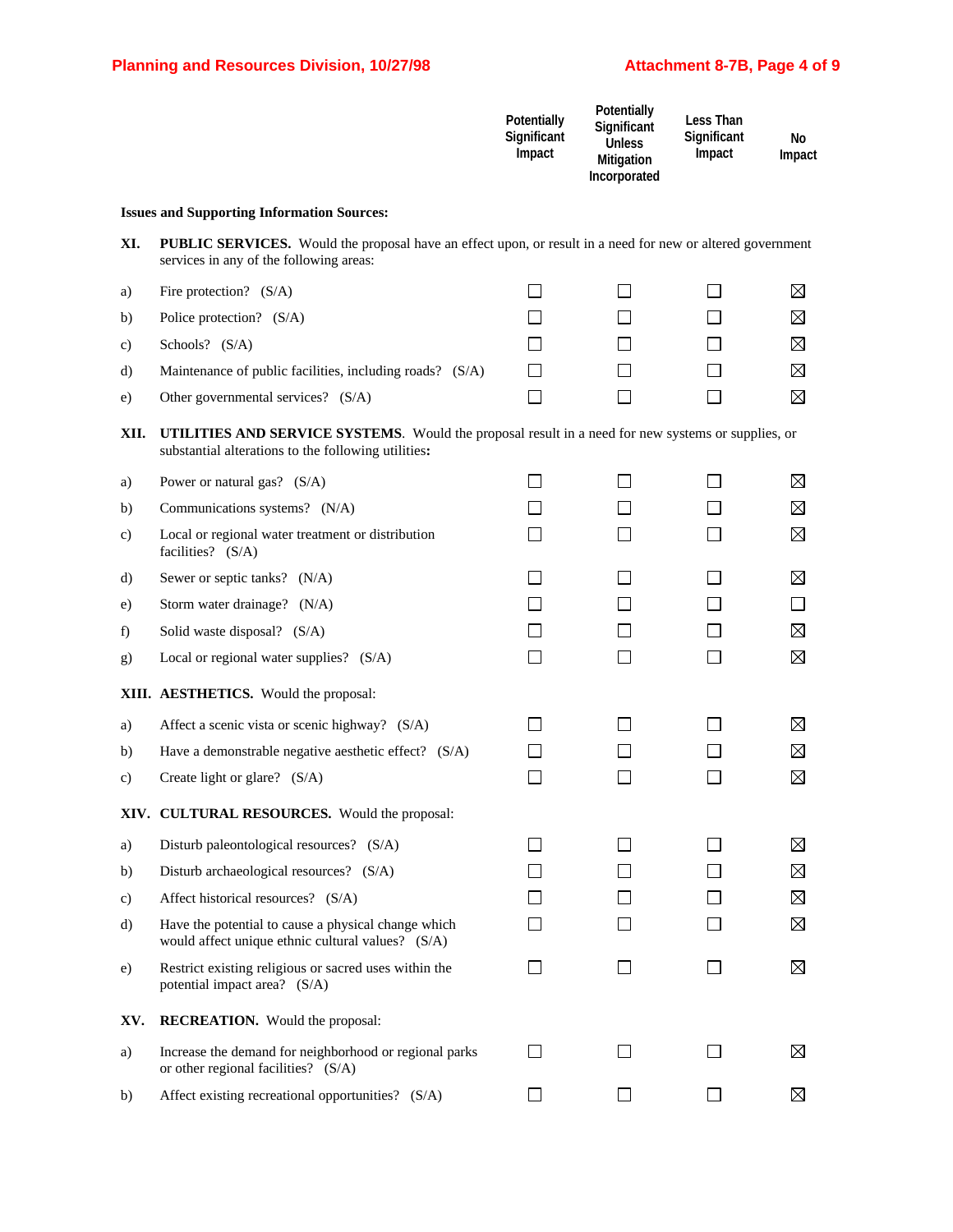|    |                                                                                                                                                                                                                                                                                                                                                                                                                                                                                      | Potentially<br>Significant<br>Impact | Potentially<br>Significant<br><b>Unless</b><br>Mitigation<br>Incorporated | <b>Less Than</b><br>Significant<br>Impact | No<br>Impact |
|----|--------------------------------------------------------------------------------------------------------------------------------------------------------------------------------------------------------------------------------------------------------------------------------------------------------------------------------------------------------------------------------------------------------------------------------------------------------------------------------------|--------------------------------------|---------------------------------------------------------------------------|-------------------------------------------|--------------|
|    | XVI. MANDATORY FINDINGS OF SIGNIFICANCE.                                                                                                                                                                                                                                                                                                                                                                                                                                             |                                      |                                                                           |                                           |              |
| a) | Does the project have the potential to degrade the<br>quality of the environment, substantially reduce the<br>habitat of a fish or wildlife species, cause a fish or<br>wildlife population to drop below self-sustaining levels,<br>threaten to eliminate a plant or animal community,<br>reduce the number or restrict the range of a rare or<br>endangered plant or animal, or eliminate important<br>examples of the major periods of California history or<br>prehistory? (S/A) |                                      |                                                                           |                                           | ⊠            |
| b) | Does the project have the potential to achieve short-<br>term, to the disadvantage of long-term, environmental<br>goals? $(S/A)$                                                                                                                                                                                                                                                                                                                                                     |                                      |                                                                           |                                           | ⊠            |
| c) | Does the project have impacts that are individually<br>limited, but cumulatively considerable? ("Cumulatively<br>considerable" means that the incremental effects of a<br>project are considerable when viewed in connection with<br>the effects of past projects, the effects of other current<br>projects, and the effects of probable future projects.)<br>(S/A)                                                                                                                  |                                      |                                                                           |                                           | ⊠            |
| d) | Does the project have environmental effects which will<br>cause substantial adverse effects on human beings,<br>either directly or indirectly? (S/A)                                                                                                                                                                                                                                                                                                                                 |                                      |                                                                           |                                           | ⊠            |

#### **XVII. EARLIER ANALYSES.**

Earlier analyses may be used where, pursuant to the tiering, program EIR, or other CEQA process, one or more effects have been adequately analyzed in an earlier EIR or negative declaration. Section 15063(c)(3)(D). For the proposed project modifications, the following items are discussed in the Initial Study, Environmental Checklist Form, Brief Evaluation of Environmental Impacts, or Addendum No. 3.

- a) **Earlier analyses used.** Identify earlier analyses and state where they are available for review.
- b) **Impacts adequately address.** Identify which effects from the above checklist were within the scope of and adequately analyzed in an earlier document spursuant to applicable legal standards, and state whether such effects were addressed by mitigation measures based on the earlier analysis.
- c) **Mitigation measures.** For efforts that are "Less than Significant with Mitigation Incorporated," describe the mitigation measures which were incorporated or refined from the earlier document and the extent to which they address site specific conditions for the project.

Authority: **Public Resources Code Sections 21083 and 21087.** Reference: **Public Resources Code Sections 21080(c), 21080.1, 21080.3, 21082.1, 21083,21083.3, 21093, 21094, 21151;** *Sundstrom v. County of Mendocino***, 202 Cal.App.3d 296 (1988);** *Leonoff v. Monterey Board of Supervisors***, 222 Cal.App.3d 1337 (1990).**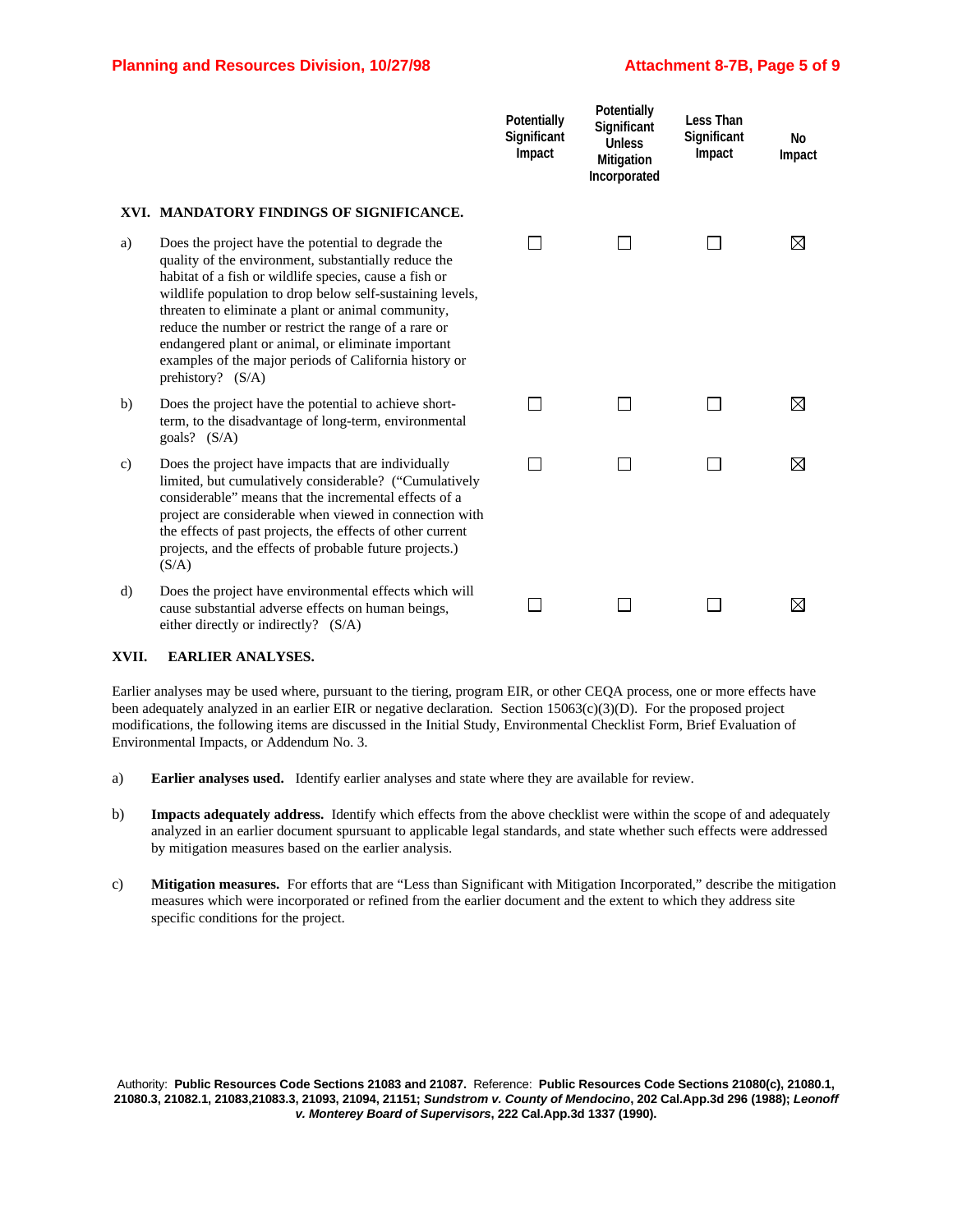#### **Attachment 1**

#### **Page 3:**

- I. LAND USE AND PLANNING.
	- A. Project not inconsistent with general plans or zoning.
	- B. Not aware of any environmental plans or policies to the contrary.
	- C. The Delivery of water is not inconsistent with any existing land use.
	- D. There are excess waters within the Tulare Lake Basin due to the wet year and flooding within the area. There will be no land fallowing and no changes in farming oeprations.

#### II. POPULATION AND HOUSING

A. One year transfer.

#### III. GEOLOGIC PROBLEMS.

- A. Not in area of geologic Problems.
- B. Not in area of geologic Problems.
- C. Not in area of geologic Problems.
- D. Not in area of geologic Problems.
- E. Not in area of geologic Problems.
- F. Not in area of geologic Problems.
- G. Not in area of geologic Problems.
- H. Not in area of geologic Problems.
- I. Not in area of geologic Problems.

#### **Page 4:**

- IV. WATER
	- A. Excess water temporarily exists within the Tulare Lake Basin area.
	- B. Controlled distribution.
	- C. No new water into distribution system.
	- D. Water would have otherwise been withdrawn from reservoir storage.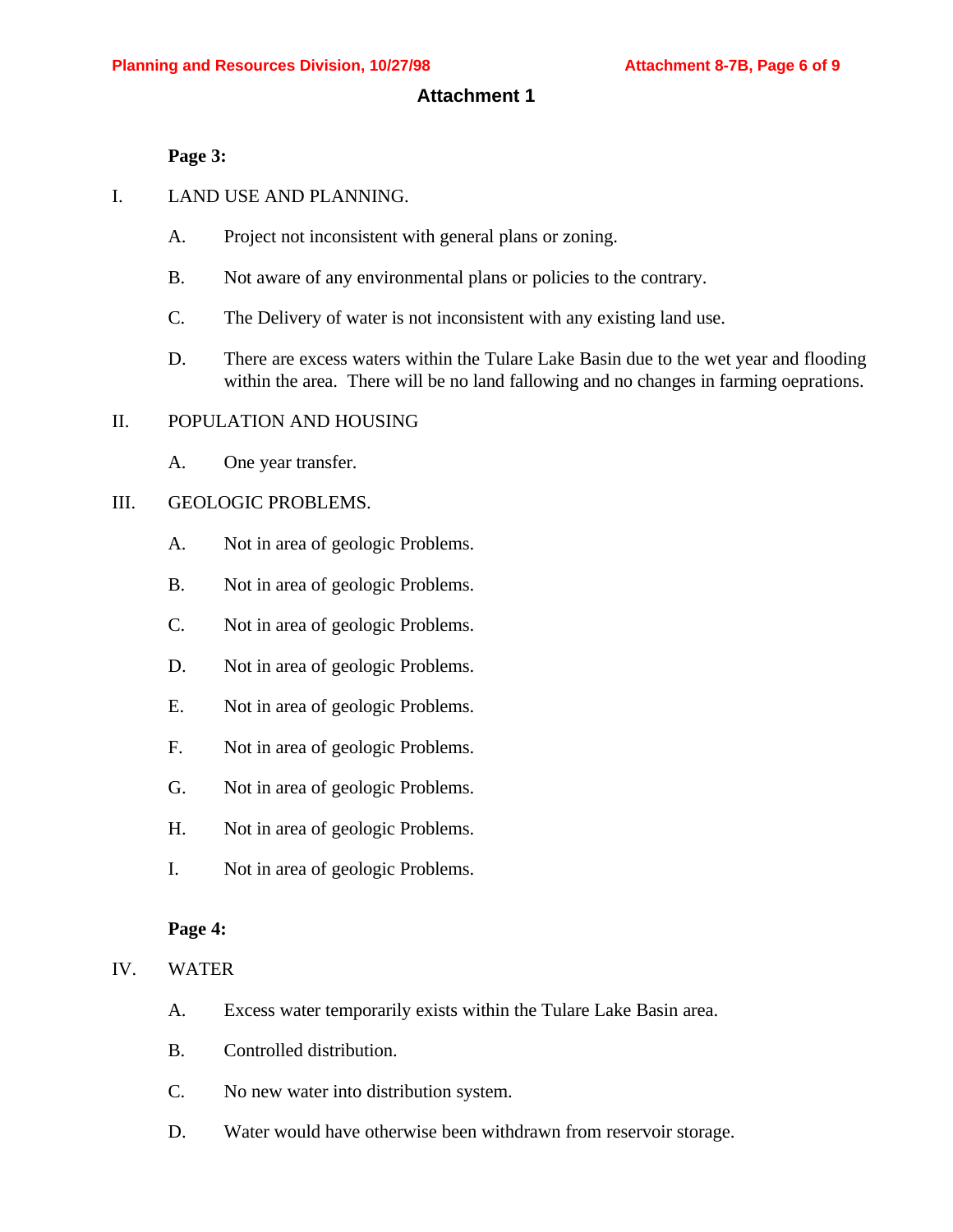#### **Planning and Resources Division, 10/27/98 Attachment 8-7B, Page 7 of 9**

- E. Water delivered in State Water Project system.
- F. Would have been used for irrigation no additional ground water will be pumped.
- G. Would have been used for irrigation no additional ground water will be pumped.
- H. Would have been used for irrigation no additional ground water will be pumped.
- I. Would have been used for irrigation no additional ground water will be pumped.

## V. AIR QUALITY.

- A. Only involves water.
- B. Only involves water.
- C. Only involves water.

#### **Page 5:**

#### VI. BIOLOGICAL RESOURCES.

- A. Not aware of any that could be affected.
- B. Only involves delivery of water in California Aqueduct.
- C. Only involves delivery of water in California Aqueduct.
- D. Only involves delivery of water in California Aqueduct.
- E. Only involves delivery of water in California Aqueduct.

#### VII. ENERGY AND MINERAL RESOURCES.

- A. Delivery will be made under Department of Water Resources energy policies.
- B. Use will be made under urban water management plan.
- C. None involved.

#### X. NOISE

- A. Only involves delivery of water through California Aqueduct.
- B. Only involves delivery of water through California Aqueduct.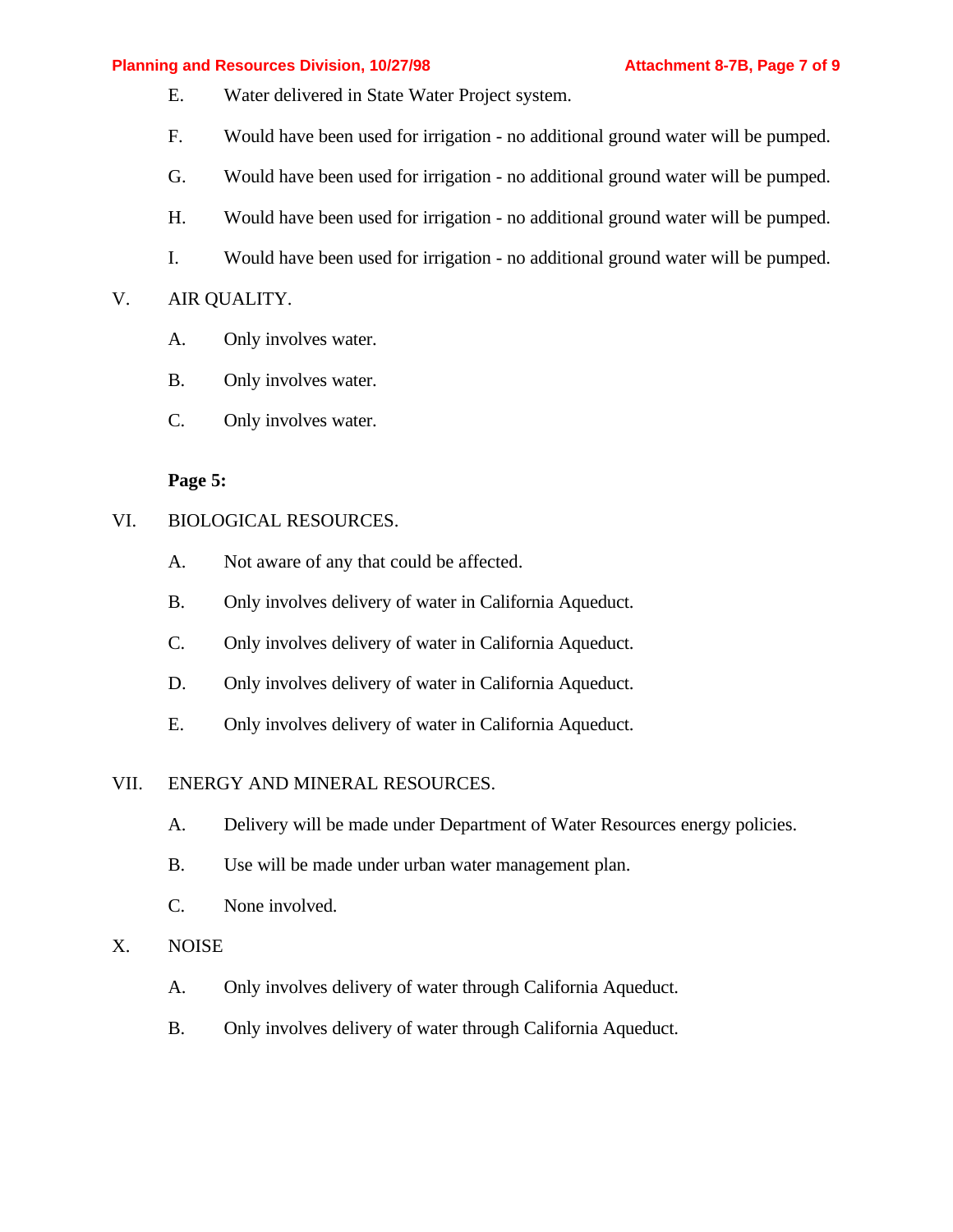**Page 6:**

### XI. PUBLIC SERVICES.

- A. Only involves delivery of water.
- B. Only involves delivery of water.
- C. Only involves delivery of water.
- D. Only involves delivery of water.
- E. Only involves delivery of water.

#### XII. UTILITIES AND SERVICE SYSTEMS.

- A. One-year transfer.
- B. One-year transfer.
- C. One-year transfer.

#### XIII. AESTHETICS

- A. Only involves water.
- B. Only involves water.
- C. Only involves water.

#### XIV. CULTURAL RESOURCES.

- A. Delivery water in California Aqueduct.
- B. Delivery water in California Aqueduct.
- C. Delivery water in California Aqueduct.
- D. Delivery water in California Aqueduct.
- E. Only involves delivery if water.

## XV. RECREATION.

- A. Single year transfer.
- B. Single year transfer.